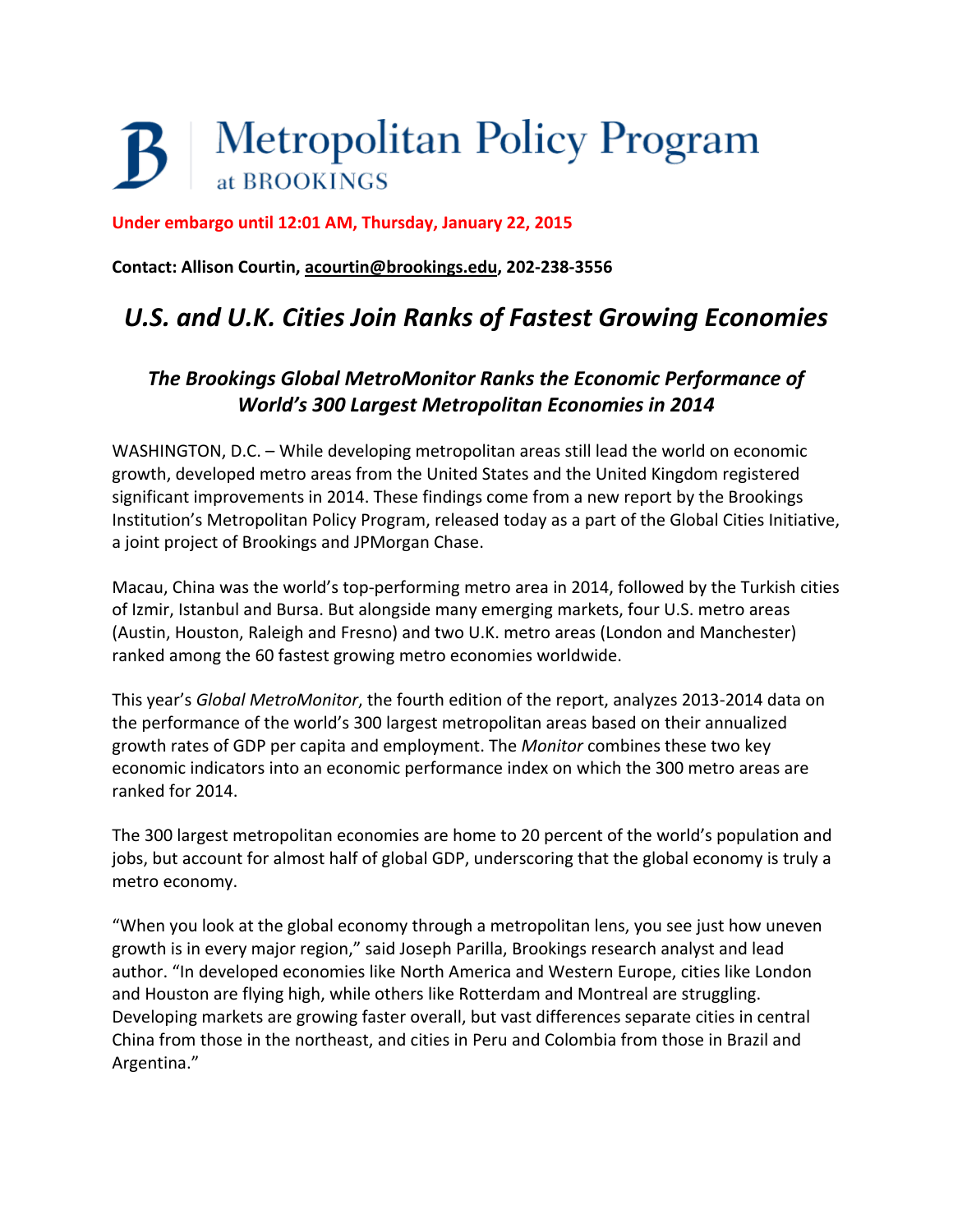The analysis found that overall, GDP per capita in these top 300 metro areas grew 1.3 percent in 2014, compared to 1.6 percent in 2013. Employment grew at 1.5 percent in 2014, the same as in 2013. The fastest growing economies were once again found in the Developing Asia-Pacific and Eastern European and Central Asia regions. The slowest-growing metro economies were located in Western Europe, North America and Developed Asia-Pacific.

In 2014, a third of the 300 largest metropolitan economies were "pockets of growth," outperforming their countries on both income and employment growth. And on income growth alone, nearly half of all metro areas performed better than their national economies.

Even as national growth slowed in 2014, China accounted for more than half of the 30 fastest growing metro economies in the world. Metro areas in China's inland core continue to exhibit extremely high growth rates. Hefei led all Chinese metro areas with 9.5 percent income growth, followed by Wuhan, Xiamen and Changsha. All of these fast growing cities except Xiamen are located in the central part of China, which has benefited from the national government's efforts to connect these regions to the coast through significant infrastructure investment.

The *MetroMonitor* also analyzes the extent to which the world's metro economies have recovered to 2007 levels of income and employment. The number of U.S. metros that achieved full recovery to 2007 levels in both employment and income has nearly doubled since the 2012 *Global MetroMonitor* was published, with 32 out of 80 metros in this category in 2014, versus 17 in 2012.

Six years after the global financial crisis the majority of the world's metro economies have met or exceeded their pre-recession levels of income and employment. Yet 57 percent of metro areas in North America and 65 percent in Western Europe have yet to achieve full recovery.

"The uneven pace of economic growth in the world's major metro areas in 2014 reflects a still uncertain global recovery," said Alan Berube, Brookings senior fellow and report co-author. "As political gridlock and economic turmoil thwarts decisive action from national governments and multilateral institutions, city and regional leaders worldwide must forge their own economic destinies."

The edition of the *Global MetroMonitor* is the fourth in a series started in 2010. The *Global MetroMonitor* also builds on the model of the U.S. *[MetroMonitor](http://www.brookings.edu/research/interactives/metromonitor#/M10420)*, which tracks key economic trends in the 100 largest U.S. metropolitan areas.

*Launched in 2012, the Global Cities Initiative is a five-year joint project of Brookings and JPMorgan Chase aimed at helping city and metropolitan leaders become more globally fluent by providing an in-depth and data-driven look at their regional standing on crucial global economic measures, highlighting best policy and practice innovations from around the world, and creating an international network of leaders who ultimately trade and grow together. For more information please visit<http://www.brookings.edu/projects/global-cities.aspx> or [www.jpmorganchase.com/globalcities.](http://www.jpmorganchase.com/globalcities)*